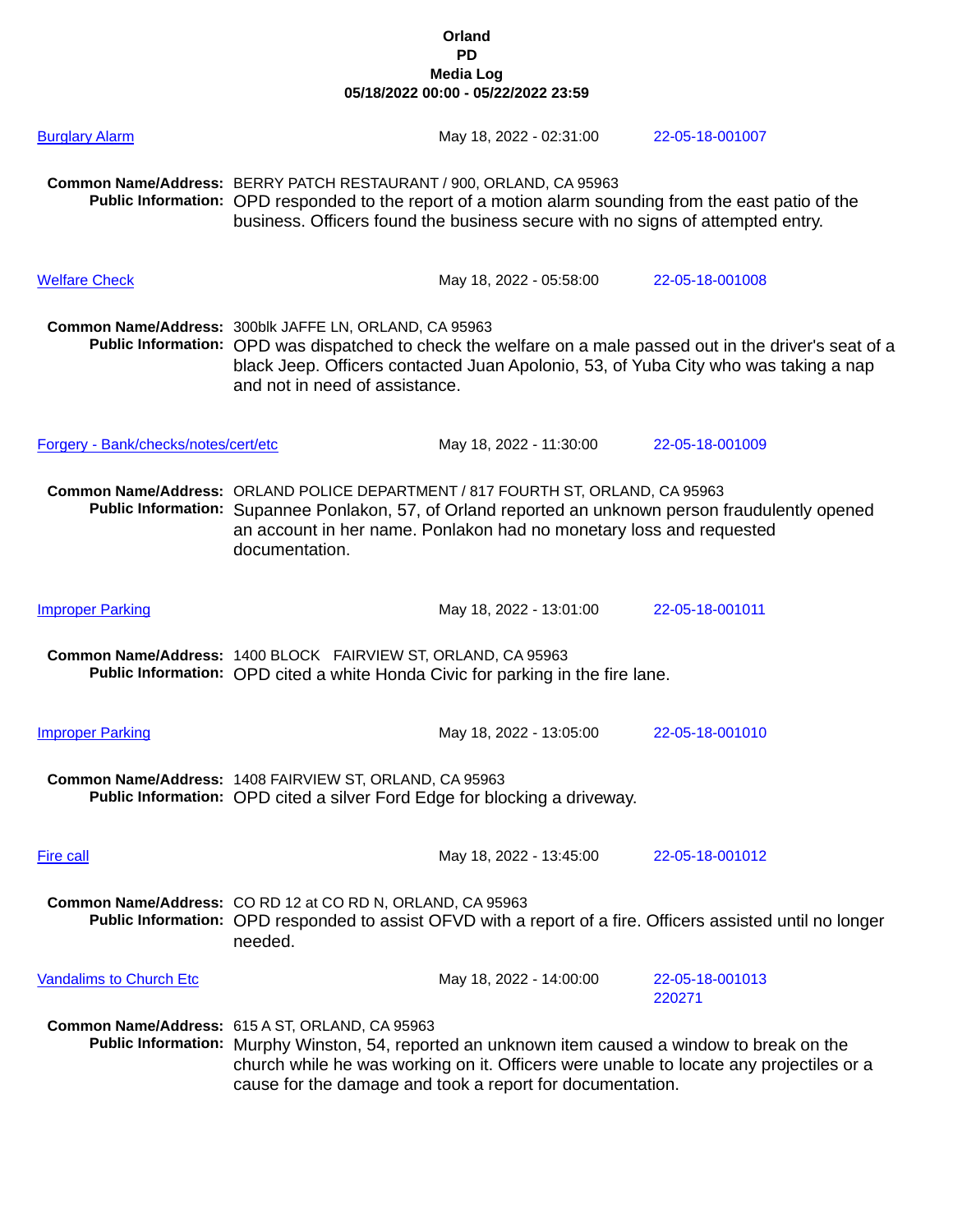| <b>Motor Vehicle theft auto</b>         | May 18, 2022 - 15:26:00                                                                                                                                                                                                                                                                                                                                                      | 22-05-19-001020<br>220274 |
|-----------------------------------------|------------------------------------------------------------------------------------------------------------------------------------------------------------------------------------------------------------------------------------------------------------------------------------------------------------------------------------------------------------------------------|---------------------------|
|                                         | Common Name/Address: 1400blk E SOUTH ST, ORLAND, CA 95963<br>Public Information: OPD was dispatched to a report of a vehicle theft. Officers were unable to contact the<br>reporting party due to a bad telephone number. Officers later spoke with David<br>Alvarado who reported his 1950 Dodge pickup was stolen along with a 20-foot car<br>trailer. A report was taken. |                           |
| Disturbance - Verbal only               | May 18, 2022 - 16:53:00                                                                                                                                                                                                                                                                                                                                                      | 22-05-18-001014           |
|                                         | Common Name/Address: 800blk ALMOND WAY, ORLAND, CA 95963<br>Public Information: OPD responded to a report of a verbal disturbance. Officers were unable to contact<br>anybody at the residence and spoke with a neighbor who stated there were subjects<br>outside prior to arrival but there were no signs of a disturbance. The incident was<br>documented.                |                           |
| <b>Burglary Alarm</b>                   | May 18, 2022 - 18:25:00                                                                                                                                                                                                                                                                                                                                                      | 22-05-18-001015           |
|                                         | Common Name/Address: 90blk RENNAT WAY, ORLAND, 95963<br>Public Information: OPD responded to a residential alarm. Officers checked the building and determined<br>the alarm was set off in error.                                                                                                                                                                            |                           |
| <b>Lost Property</b>                    | May 18, 2022 - 21:32:00                                                                                                                                                                                                                                                                                                                                                      | 22-05-19-001016           |
|                                         | Common Name/Address: SPEEDWAY / 1185 HOFF WAY, ORLAND, CA 95963<br>Public Information: Asuncion Mancilla, requested to have an officer to check the business for a lost wallet.<br>Officers spoke with a store employee who denied having a found wallet at the buisness.<br>The employee stated he would call if someone turns in a found wallet.                           |                           |
| Civil Problem (Not to Include Stand-By) | May 19, 2022 - 10:13:00                                                                                                                                                                                                                                                                                                                                                      | 22-05-19-001017           |
|                                         | Common Name/Address: 710 FOURTH ST, ORLAND, CA 95963<br>Public Information: Ashley Beecham, 34, reported having child custody issues with her child's father. The<br>incident was documented.                                                                                                                                                                                |                           |
| <b>Medical Aid</b>                      | May 19, 2022 - 10:49:00                                                                                                                                                                                                                                                                                                                                                      | 22-05-19-001019           |
|                                         | Common Name/Address: 1000blk NEWPORT AVE, ORLAND, CA 95963<br>Public Information: OPD responded to the report of a suicidal subject. Officers contacted a 60 y/o male<br>who was intoxicated and requested transport to the hospital for medical evaluation. The<br>man was transported via ambulance to the hospital for medical evaluation.                                |                           |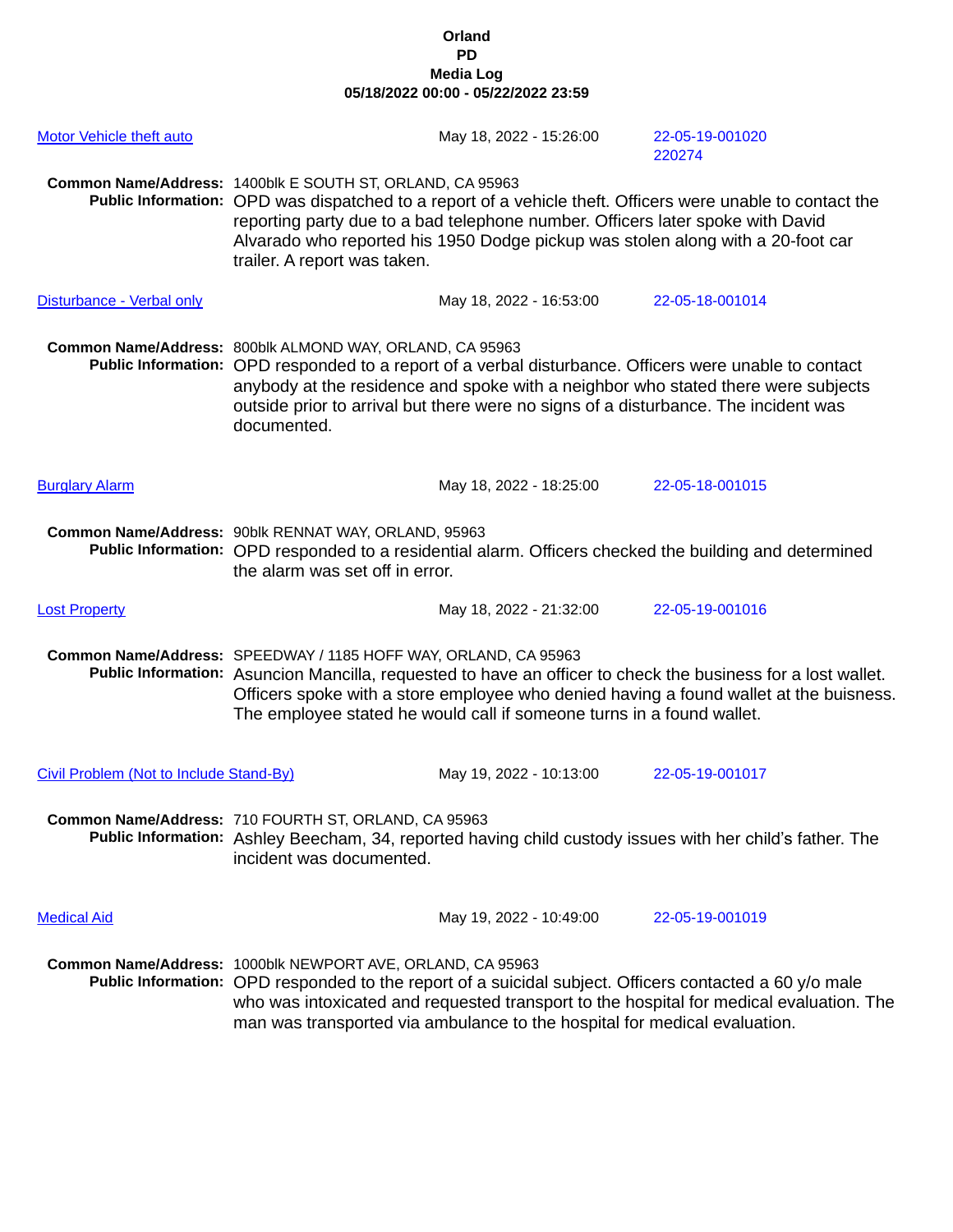| Other Assaults/Simple-Not Aggravated |                                                                                                                                                                                                                                                                                                                                                                                                                                                | May 19, 2022 - 13:36:00 |  | 22-05-19-001022 |  |
|--------------------------------------|------------------------------------------------------------------------------------------------------------------------------------------------------------------------------------------------------------------------------------------------------------------------------------------------------------------------------------------------------------------------------------------------------------------------------------------------|-------------------------|--|-----------------|--|
|                                      | Common Name/Address: 200 BLOCK E YOLO ST, ORLAND, CA 95963<br>Public Information: OPD responded to a report of a juvenile that was assaulted by another juvenile.<br>Officers contacted a 16 y/o male who reported he was in a confrontation near the<br>fairgrounds and assaulted by another juvenile. The victim declined to pursue criminal<br>charges and the incident was documented.                                                     |                         |  |                 |  |
| <b>Indecent Exposure</b>             |                                                                                                                                                                                                                                                                                                                                                                                                                                                | May 19, 2022 - 16:30:00 |  | 22-05-19-001021 |  |
|                                      | Common Name/Address: 200blk E MILL ST, ORLAND, 95963<br>Public Information: OPD was dispatched to a report of a male who was nude in his backyard. Officers<br>contacted the homeowner and advised him of the complaint.                                                                                                                                                                                                                       |                         |  |                 |  |
| <b>Parking Violation</b>             |                                                                                                                                                                                                                                                                                                                                                                                                                                                | May 19, 2022 - 19:42:00 |  | 22-05-20-001025 |  |
|                                      | Common Name/Address: E YOLO ST at WOODWARD AVE, ORLAND, 95963<br>Public Information: OPD was dispatched to a report of parked vehicles blocking a bus stop. The vehicles<br>were removed prior to officer arrival.                                                                                                                                                                                                                             |                         |  |                 |  |
| <b>Civil Harassment</b>              |                                                                                                                                                                                                                                                                                                                                                                                                                                                | May 19, 2022 - 21:00:00 |  | 22-05-20-001026 |  |
|                                      | Common Name/Address: 900blk NEWPORT AVE, ORLAND, 95963<br>Public Information: OPD was dispatched to a report of a neighbor dispute. Officers contacted Jennifer<br>Ford, 60, who stated her neighbors were throwing garbage onto her yard. The<br>neighbor, Norma Abrego, 40, was advised of the complaint and counseled.                                                                                                                      |                         |  |                 |  |
| <b>Parking Viol</b>                  |                                                                                                                                                                                                                                                                                                                                                                                                                                                | May 19, 2022 - 22:00:00 |  | 22-05-20-001023 |  |
|                                      | Common Name/Address: 300blk TUVE CIR, ORLAND, CA 95963<br>Public Information: OPD was dispatched to a parking complaint. Officers cited a grey Toyota Tundra for a<br>parking violation and expired registration.                                                                                                                                                                                                                              |                         |  |                 |  |
| <b>Burglary Alarm</b>                |                                                                                                                                                                                                                                                                                                                                                                                                                                                | May 19, 2022 - 23:11:00 |  | 22-05-20-001024 |  |
|                                      | Common Name/Address: 607 SIXTH ST, ORLAND, 95963<br>Public Information: OPD responded to an alarm sounding at Toro Meat Market. Officers found the business<br>secure with no signs of attempted entry. The responsible party responded to scene and<br>the reactivated the alarm.                                                                                                                                                             |                         |  |                 |  |
| 911 Hang up                          |                                                                                                                                                                                                                                                                                                                                                                                                                                                | May 19, 2022 - 23:30:00 |  | 22-05-20-001027 |  |
|                                      | Common Name/Address: 100blk E SHASTA ST, ORLAND, 95963<br>Public Information: OPD responded to a 911 hang up. Officers contacted Ruben Cruz, 30, who advised his<br>girlfriend Cicely Hammock, 34, was in a vehicle accident somewhere in Glenn County.<br>Contact was made with Hammock who advised she was fine and only slid on some<br>gravel near Willows. Hammock did not need police assistance and advised she was on<br>her way home. |                         |  |                 |  |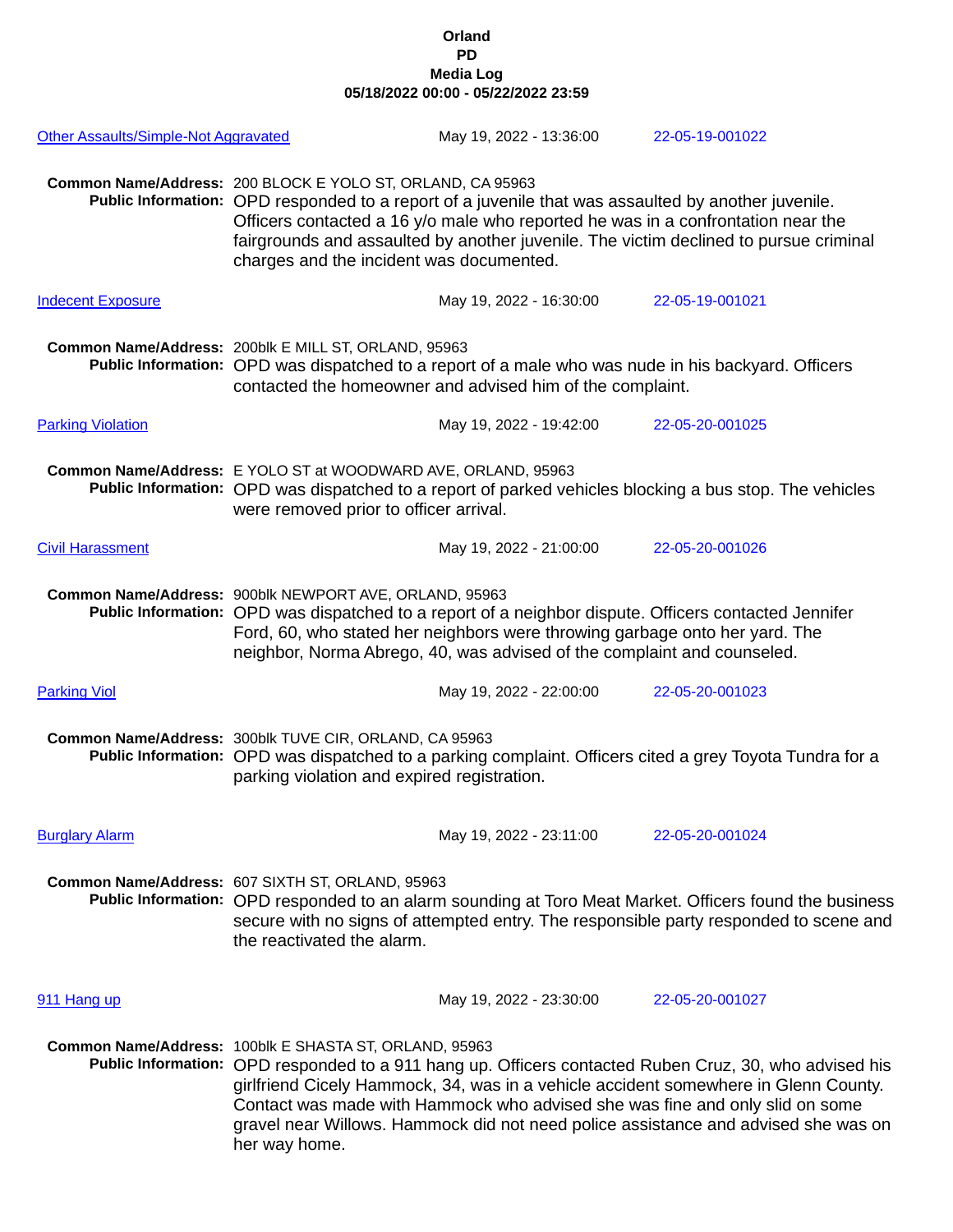| <b>Spousal Abuse-Other Dangerous Weapon</b> |                                                                   | May 20, 2022 - 02:24:00                                                                                                                                                                                                                  | 22-05-20-001028<br>220275                                                                                                                                                                      |
|---------------------------------------------|-------------------------------------------------------------------|------------------------------------------------------------------------------------------------------------------------------------------------------------------------------------------------------------------------------------------|------------------------------------------------------------------------------------------------------------------------------------------------------------------------------------------------|
|                                             | Common Name/Address: 214 FOURTH ST, ORLAND, CA 95963              | Public Information: OPD responded to the report of a verbal disturbance. Officers contacted Jeffrey<br>for felony domestic violence and assault with a deadly weapon. Springer was<br>transported and booked into the Glenn County Jail. | Springer, 51, of Orland. Following an investigation, Springer was arrested and booked                                                                                                          |
| <b>Reckless Driving on Highway</b>          |                                                                   | May 20, 2022 - 07:30:00                                                                                                                                                                                                                  | 22-05-20-001030                                                                                                                                                                                |
|                                             | Common Name/Address: YOLO ST at 4TH ST, ORLAND, CA 95963          | unable to locate any reckless drivers or vehicles on the roadway.                                                                                                                                                                        | Public Information: OPD responded to a report of a reckless driver. Officers checked the area and were                                                                                         |
| <b>Trespass</b>                             |                                                                   | May 20, 2022 - 08:00:00                                                                                                                                                                                                                  | 22-05-20-001031                                                                                                                                                                                |
|                                             | Common Name/Address: LIBRARY PARK / 333 MILL ST, ORLAND, CA 95963 | Officers contacted Jose Marmolejo, 28, who agreed to leave.                                                                                                                                                                              | Public Information: OPD was dispatched to a report of a subject sleeping in the doorway of the library.                                                                                        |
| Misc. Report                                |                                                                   | May 20, 2022 - 11:16:00                                                                                                                                                                                                                  | 22-05-20-001029                                                                                                                                                                                |
|                                             | Common Name/Address: 900BLK THIRD ST, ORLAND, CA 95963            | for an extended period of time. The Ford was marked for abatement.                                                                                                                                                                       | Public Information: OPD was dispatched to a report of a tan 1996 Ford pickup left parked on the roadway                                                                                        |
| <b>Expired Registration</b>                 |                                                                   | May 20, 2022 - 11:24:00                                                                                                                                                                                                                  | 22-05-20-001032                                                                                                                                                                                |
|                                             | Common Name/Address: 100BLK E SHASTA ST, ORLAND, CA 95963         | Ford was cited for expired registration and marked for abatement.                                                                                                                                                                        | Public Information: OPD received a report of a vehicle parked on the roadway with expired registration.<br>Officers located the black 2001 Ford Explorer which had expired in August 2015. The |
| <b>Expired Registration</b>                 |                                                                   | May 20, 2022 - 11:33:00                                                                                                                                                                                                                  | 22-05-20-001033                                                                                                                                                                                |
|                                             | Common Name/Address: 10BLK YOLO ST, ORLAND, CA 95963              | Officers located the black 2015 Hyundai Sonata which had expired registration. A<br>parking citation was issued to the registered owner.                                                                                                 | Public Information: OPD received a report of a vehicle parked on the roadway with expired registration.                                                                                        |
| Misc. Report                                |                                                                   | May 20, 2022 - 11:37:00                                                                                                                                                                                                                  | 22-05-20-001034                                                                                                                                                                                |
|                                             | Common Name/Address: 200BLK YOLO ST, ORLAND, CA 95963             | of time. The white/tan 1998 Terry RV trailer was marked for abatement.                                                                                                                                                                   | Public Information: OPD received a report of a vehicle left parked on the roadway for an extended period                                                                                       |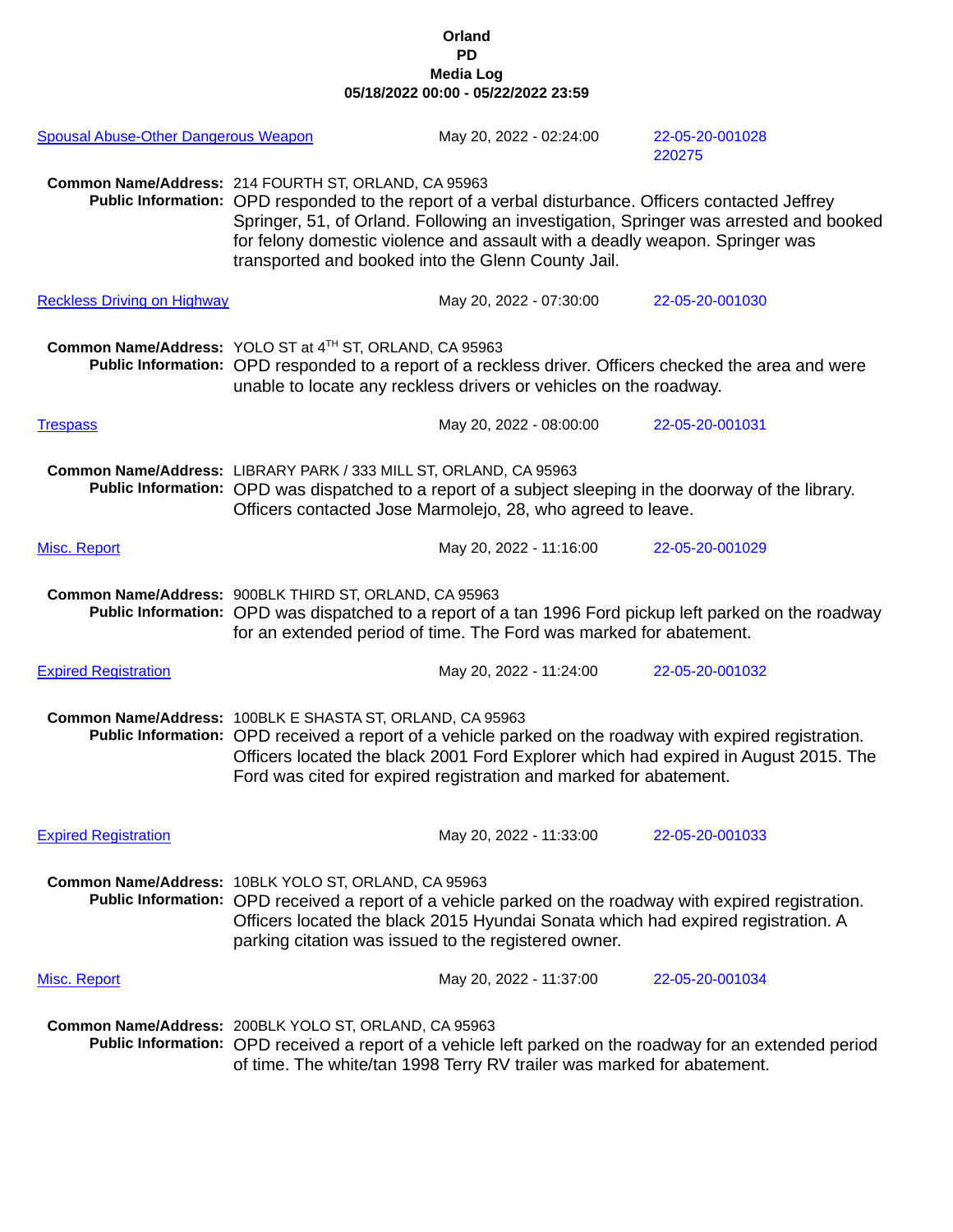| Misc. Report                | May 20, 2022 - 11:42:00                                                                                                                                                                                                                                                                                                                                                                                | 22-05-20-001035 |
|-----------------------------|--------------------------------------------------------------------------------------------------------------------------------------------------------------------------------------------------------------------------------------------------------------------------------------------------------------------------------------------------------------------------------------------------------|-----------------|
|                             | Common Name/Address: 10BLK E MILL ST, ORLAND, CA 95963<br>Public Information: OPD received a report of a vehicle left parked on the roadway for an extended period<br>of time. The red/white 1992 Ford pick-up was marked for abatement.                                                                                                                                                               |                 |
| Misc. Report                | May 20, 2022 - 11:55:00                                                                                                                                                                                                                                                                                                                                                                                | 22-05-20-001036 |
|                             | Common Name/Address: 400BLK YOLO ST, ORLAND, CA 95963<br>Public Information: OPD received a report of a vehicle left parked on the roadway for an extended period<br>of time. The black 2003 Lincoln sedan was marked for abatement.                                                                                                                                                                   |                 |
| <b>Expired Registration</b> | May 20, 2022 - 12:04:00                                                                                                                                                                                                                                                                                                                                                                                | 22-05-20-001037 |
|                             | Common Name/Address: 700BLK SECOND ST, ORLAND, CA 95963<br>Public Information: OPD received a report of a vehicle parked on the roadway with expired registration.<br>Officers located the silver 2004 Honda Civic with registration expired in June 2020. A<br>parking citation was issued to the registered owner and the Honda was marked for<br>abatement.                                         |                 |
| <b>Expired Registration</b> | May 20, 2022 - 12:10:00                                                                                                                                                                                                                                                                                                                                                                                | 22-05-20-001038 |
|                             | Common Name/Address: 10BLK COLUSA ST, ORLAND, CA 95963<br>Public Information: OPD received a report of a vehicle left parked on the roadway for an extended period<br>of time with expired registration. Officers located the silver 2005 Dodge Magnum with<br>registration expired in February 2022. A parking citation was issued to the registered<br>owner and the Dodge was marked for abatement. |                 |
| <b>Driver Unlicense</b>     | May 20, 2022 - 19:45:00                                                                                                                                                                                                                                                                                                                                                                                | 22-05-20-001039 |
|                             | Common Name/Address: E WALKER ST at PAPST AVE, ORLAND, 95963<br>Public Information: OPD conducted a traffic enforcement stop on a blue 2012 Toyota Tacoma. Carlos Efren<br>Corona Torres, 43, of Hamilton City was cited for driving while unlicensed. A licensed<br>driver came to pick up Corona Torres and the vehicle.                                                                             |                 |
| Pkg wi 15' Fire Hydrnt      | May 20, 2022 - 20:20:00                                                                                                                                                                                                                                                                                                                                                                                | 22-05-20-001040 |

**Common Name/Address:** GLENN COUNTY FAIRGROUNDS / 221 E YOLO ST, ORLAND, CA 95963 **Public Information:** OPD cited a silver 2017 Nissan SUV for illegal parking.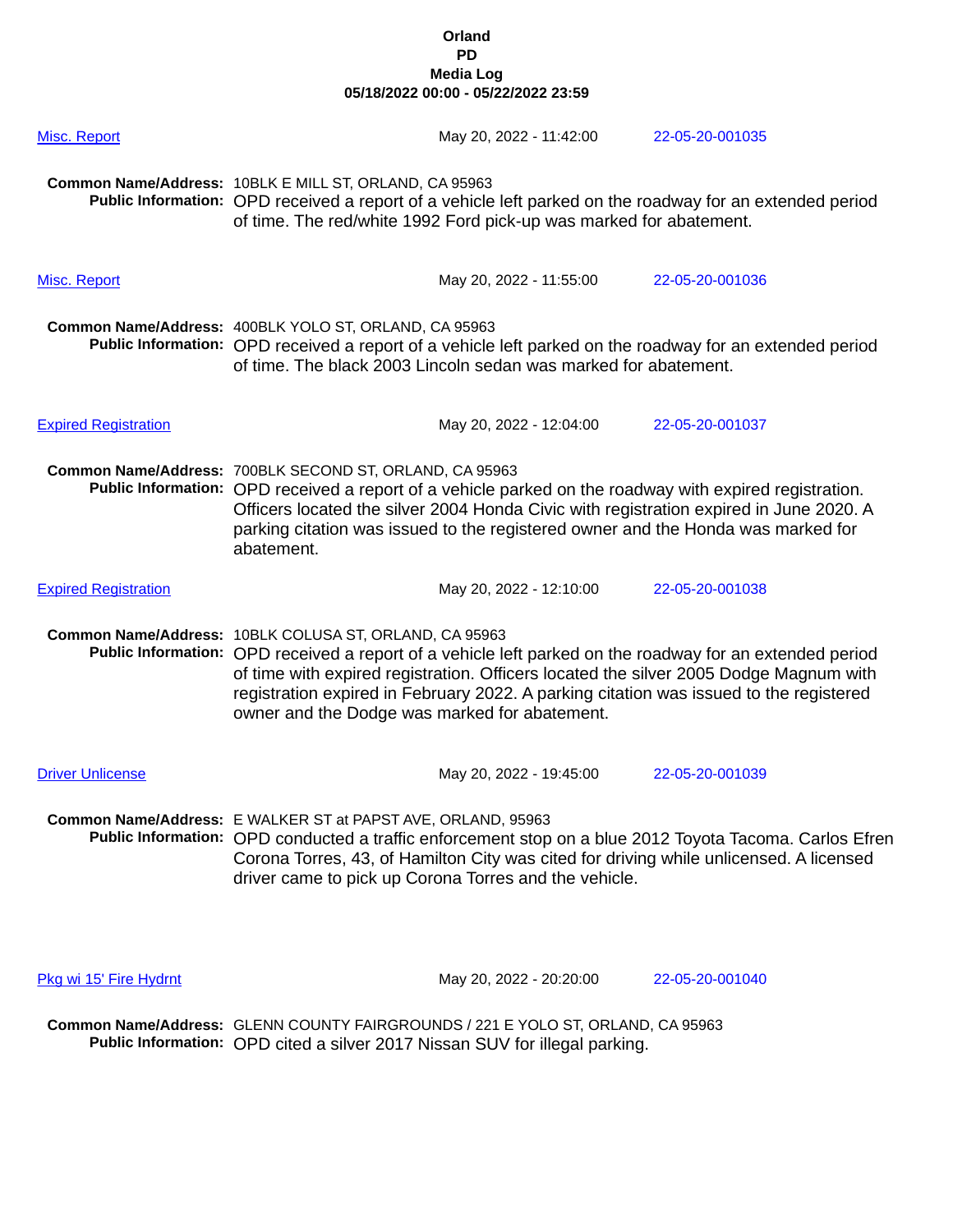| Pkg wi 15' Fire Hydrnt                  |                                                                                                                                                                                                  | May 20, 2022 - 20:24:00                                                                                                                                                               | 22-05-21-001042                                                                                            |
|-----------------------------------------|--------------------------------------------------------------------------------------------------------------------------------------------------------------------------------------------------|---------------------------------------------------------------------------------------------------------------------------------------------------------------------------------------|------------------------------------------------------------------------------------------------------------|
|                                         | Public Information: OPD cited a red Honda for illegal parking.                                                                                                                                   | Common Name/Address: GLENN COUNTY FAIRGROUNDS / 221 E YOLO ST, ORLAND, CA 95963                                                                                                       |                                                                                                            |
| <b>Burglary Alarm</b>                   |                                                                                                                                                                                                  | May 21, 2022 - 01:01:00                                                                                                                                                               | 22-05-21-001043                                                                                            |
|                                         | no signs of forced entry.                                                                                                                                                                        | Common Name/Address: DISCOUNT LIQUORS / 160 E WALKER ST, ORLAND, CA 95963                                                                                                             | Public Information: OPD responded to a report of a burglary alarm. Officers found the building secure with |
| <b>Suspicious Circumstances</b>         |                                                                                                                                                                                                  | May 21, 2022 - 02:25:00                                                                                                                                                               | 22-05-21-001041                                                                                            |
|                                         | were able to lock the front door.                                                                                                                                                                | Common Name/Address: ST DOMINICS CATHOLIC CHURCH / 822 A ST, ORLAND, CA 95963<br>Public Information: While on patrol, officers observed an open door. The building was checked and no | signs of forced entry were located. Officers were not able to contact the responsible but                  |
| Vandalism                               |                                                                                                                                                                                                  | May 21, 2022 - 08:50:00                                                                                                                                                               | 22-05-21-001044<br>220276                                                                                  |
|                                         | Common Name/Address: 400blk FIFTH ST,, ORLAND, CA 95963<br>Public Information: Maria Cruz, 36, reported her 2019 Toyota Camry was vandalized sometime during the<br>evening. A report was taken. |                                                                                                                                                                                       |                                                                                                            |
| <b>Failure to Stop/Posted Stop Sign</b> |                                                                                                                                                                                                  | May 21, 2022 - 09:33:00                                                                                                                                                               | 22-05-21-001045                                                                                            |
|                                         | Common Name/Address: SOUTH ST at MARIN ST, ORLAND, CA 95963<br>unlicensed.                                                                                                                       | Public Information: OPD initiated a traffic enforcement stop on a gray 2012 Honda Civic. Ernesto                                                                                      | Cruz-Villegas, 35, of Orland was cited for failing to stop for a stop sign and driving while               |
| <b>Medical Aid</b>                      |                                                                                                                                                                                                  | May 21, 2022 - 11:13:00                                                                                                                                                               | 22-05-21-001047                                                                                            |
|                                         | Common Name/Address: 1000blk SEVENTH ST, ORLAND, CA 95963<br>no longer needed by medical personnel.                                                                                              |                                                                                                                                                                                       | Public Information: OPD responded to a report of an unresponsive male. Officers provided assistance until  |
| <b>Tamper or Break Vehicle Parts</b>    |                                                                                                                                                                                                  | May 21, 2022 - 12:40:00                                                                                                                                                               | 22-05-21-001046<br>220277                                                                                  |
|                                         | 2003 Acura TL. A report was taken.                                                                                                                                                               | Common Name/Address: FAIRVIEW SCHOOL / 1308 FAIRVIEW ST, ORLAND, CA 95963                                                                                                             | Public Information: Catherin Johansen, 60, reported unknown subjects stole the catalytic converter off her |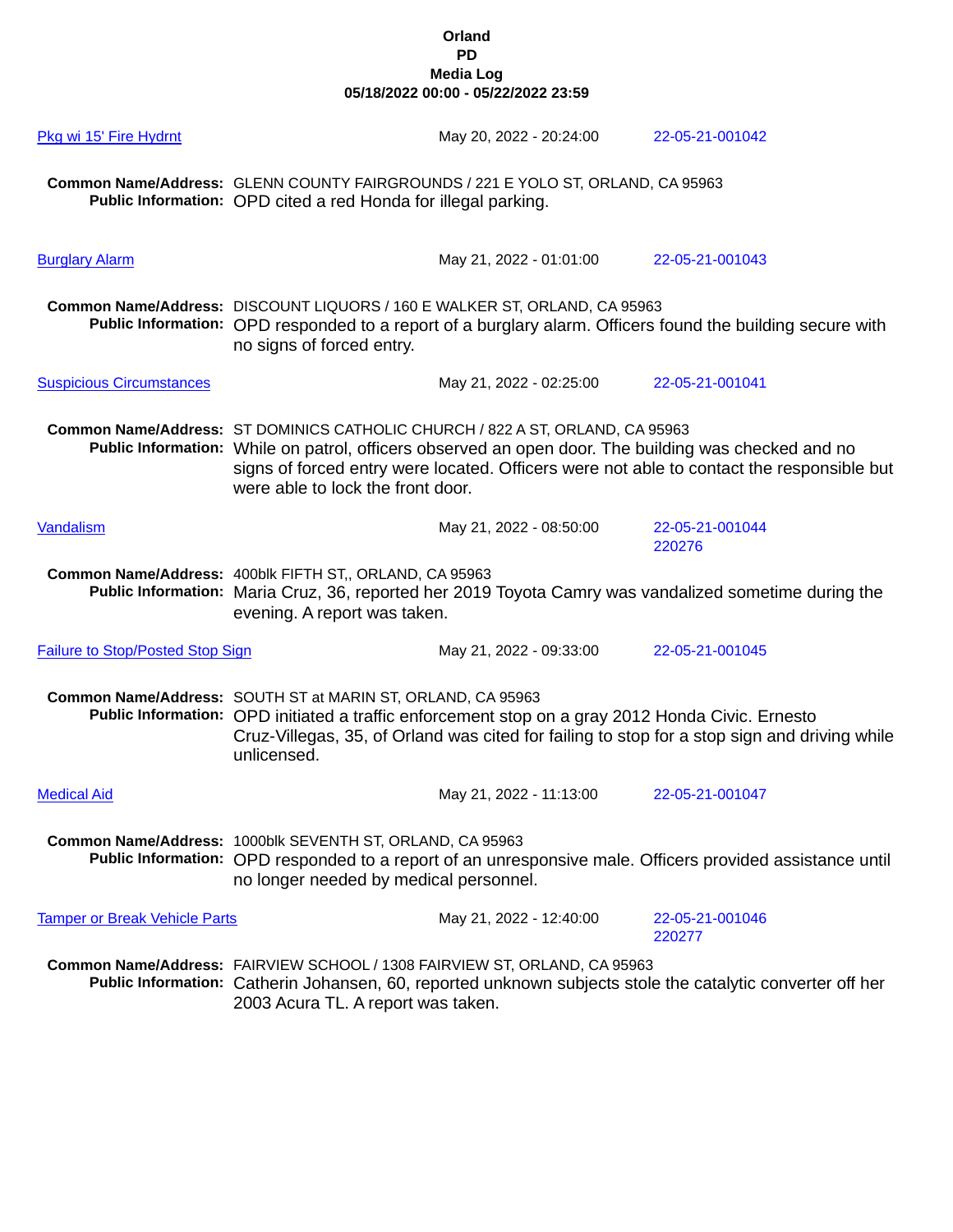| <b>Handicapped Zone</b>                                                                                                                                      |                                                                                                                                                                                                                                                                                          | May 21, 2022 - 14:54:00                                                                                                                                                               | 22-05-21-001049                                                                                                                                                                                        |  |
|--------------------------------------------------------------------------------------------------------------------------------------------------------------|------------------------------------------------------------------------------------------------------------------------------------------------------------------------------------------------------------------------------------------------------------------------------------------|---------------------------------------------------------------------------------------------------------------------------------------------------------------------------------------|--------------------------------------------------------------------------------------------------------------------------------------------------------------------------------------------------------|--|
|                                                                                                                                                              | Common Name/Address: FAIRVIEW SCHOOL / 1308 FAIRVIEW ST, ORLAND, CA 95963<br>Public Information: OPD cited a white 2006 Chevrolet Trailblazer for parking in the diagonal no-parking<br>portion of a handicap parking space.                                                             |                                                                                                                                                                                       |                                                                                                                                                                                                        |  |
| <b>Endangering Child / Possible inj/death</b>                                                                                                                |                                                                                                                                                                                                                                                                                          | May 21, 2022 - 17:35:00                                                                                                                                                               | 22-05-21-001048<br>220278                                                                                                                                                                              |  |
|                                                                                                                                                              | Common Name/Address: 100blk E SWIFT ST, ORLAND, CA 95963<br>medical personnel. A report was taken.                                                                                                                                                                                       | Public Information: OPD responded to a report of an unresponsive toddler who was still breathing.<br>Officers provided medical assistance to the 15 m/o boy until no longer needed by |                                                                                                                                                                                                        |  |
| Dist. the Peace-Loud/Unreasonable Noise                                                                                                                      |                                                                                                                                                                                                                                                                                          | May 21, 2022 - 18:55:00                                                                                                                                                               | 22-05-22-001050                                                                                                                                                                                        |  |
|                                                                                                                                                              | Common Name/Address: 725 FOURTH ST, ORLAND, 95963<br>Public Information: OPD was dispatched to a report of loud music coming from a business next door.<br>Officers contacted all parties and they came to an agreement between themselves.                                              |                                                                                                                                                                                       |                                                                                                                                                                                                        |  |
| <b>Assist CHP</b>                                                                                                                                            |                                                                                                                                                                                                                                                                                          | May 21, 2022 - 20:00:00                                                                                                                                                               | 22-05-22-001051                                                                                                                                                                                        |  |
| Common Name/Address: HWY 32 at CANAL ST, HAMILTON CITY, CA 95951<br>Public Information: OPD assisted CHP with a traffic stop until no assistance was needed. |                                                                                                                                                                                                                                                                                          |                                                                                                                                                                                       |                                                                                                                                                                                                        |  |
| <b>Violation of DV Restraining Order</b>                                                                                                                     |                                                                                                                                                                                                                                                                                          | May 21, 2022 - 20:11:00                                                                                                                                                               | 22-05-22-001053<br>220279                                                                                                                                                                              |  |
|                                                                                                                                                              | Common Name/Address: 1100blk EAST ST, ORLAND, 95963<br>A report was taken.                                                                                                                                                                                                               |                                                                                                                                                                                       | Public Information: Christine Orlowski, 48, reported Justin Shannon, 44, violated their restraining order by<br>driving by her residence. Officers attempted to contact Shannon but were unsuccessful. |  |
| <b>Parking Violation</b>                                                                                                                                     |                                                                                                                                                                                                                                                                                          | May 21, 2022 - 22:27:00                                                                                                                                                               | 22-05-22-001052                                                                                                                                                                                        |  |
|                                                                                                                                                              | Common Name/Address: 1408 FAIRVIEW ST, ORLAND, 95963<br>registered owner.                                                                                                                                                                                                                |                                                                                                                                                                                       | Public Information: OPD received a report of a vehicle blocking a private driveway. Officers cited a silver<br>2017 Chevrolet Camaro for blocking the driveway. A parking citation was issued to the   |  |
| <b>Traffic Collision/No injuries</b>                                                                                                                         |                                                                                                                                                                                                                                                                                          | May 22, 2022 - 10:16:00                                                                                                                                                               | 22-05-22-001054                                                                                                                                                                                        |  |
|                                                                                                                                                              | Common Name/Address: TEHAMA ST at 6TH ST, ORLAND, CA 95963<br>Public Information: OPD responded to the report of a non-injury traffic collision. Officers contacted Angela<br>Breer, 33, and Salvador Ordaz, 67, both of Orland. Officers assisted both parties<br>exchange information. |                                                                                                                                                                                       |                                                                                                                                                                                                        |  |